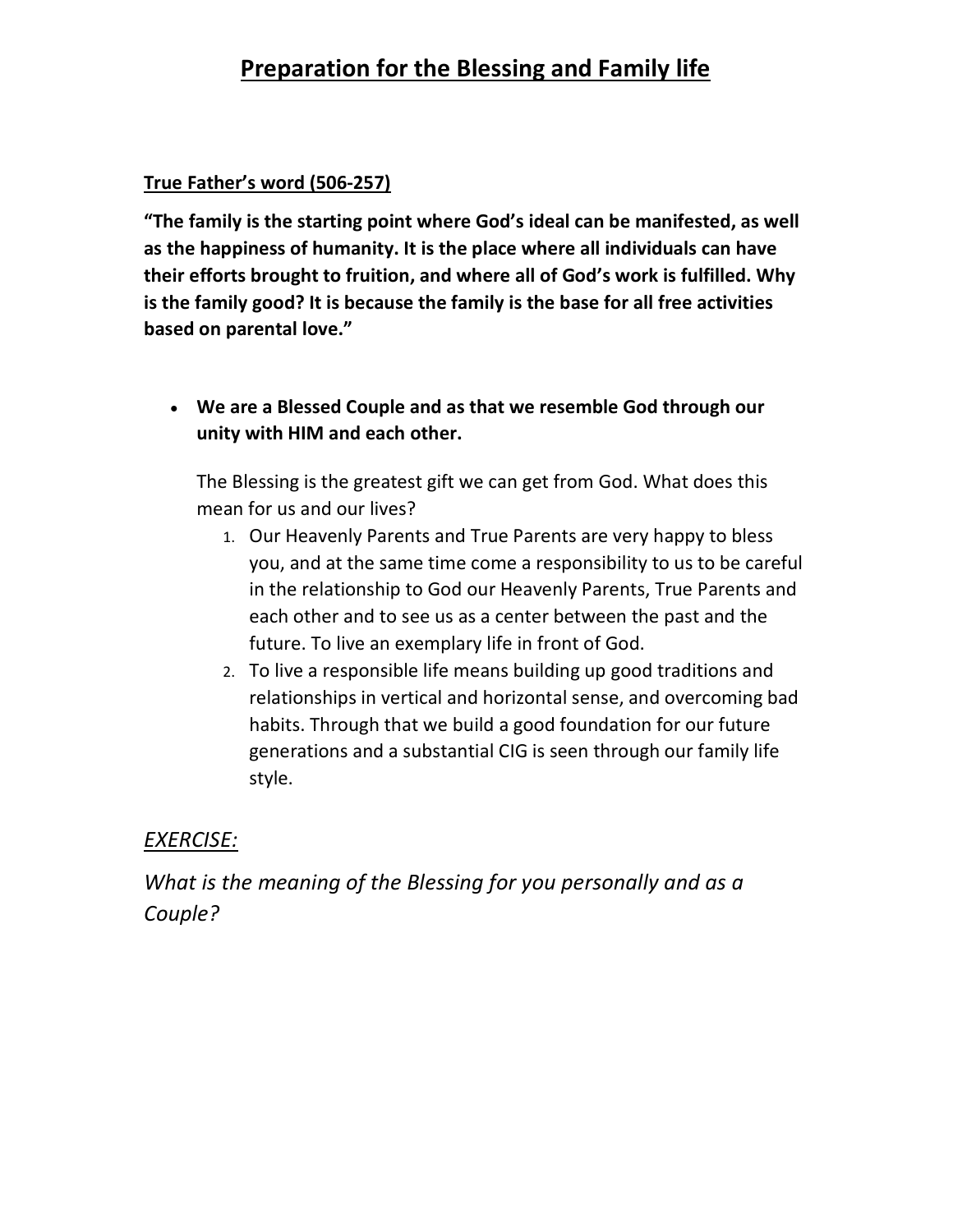### Our marriage is our highest priority, which means we invest in our relationship on a daily basis.

- 1. To love someone is a decision; that means, we work on our relationship even when hard times might come.
- 2. We save ourselves for each other we can trust each other and should not hurt the others heart.
- 3. From now on we move from "ME" to "WE", that means we create our lives together and search for a common base in decisions. We find a common vision for our life and common values to live.

### EXERCISE:

What is your vision for the future? What is most important for you for your common future? Where do you see yourself as a couple in 10 years?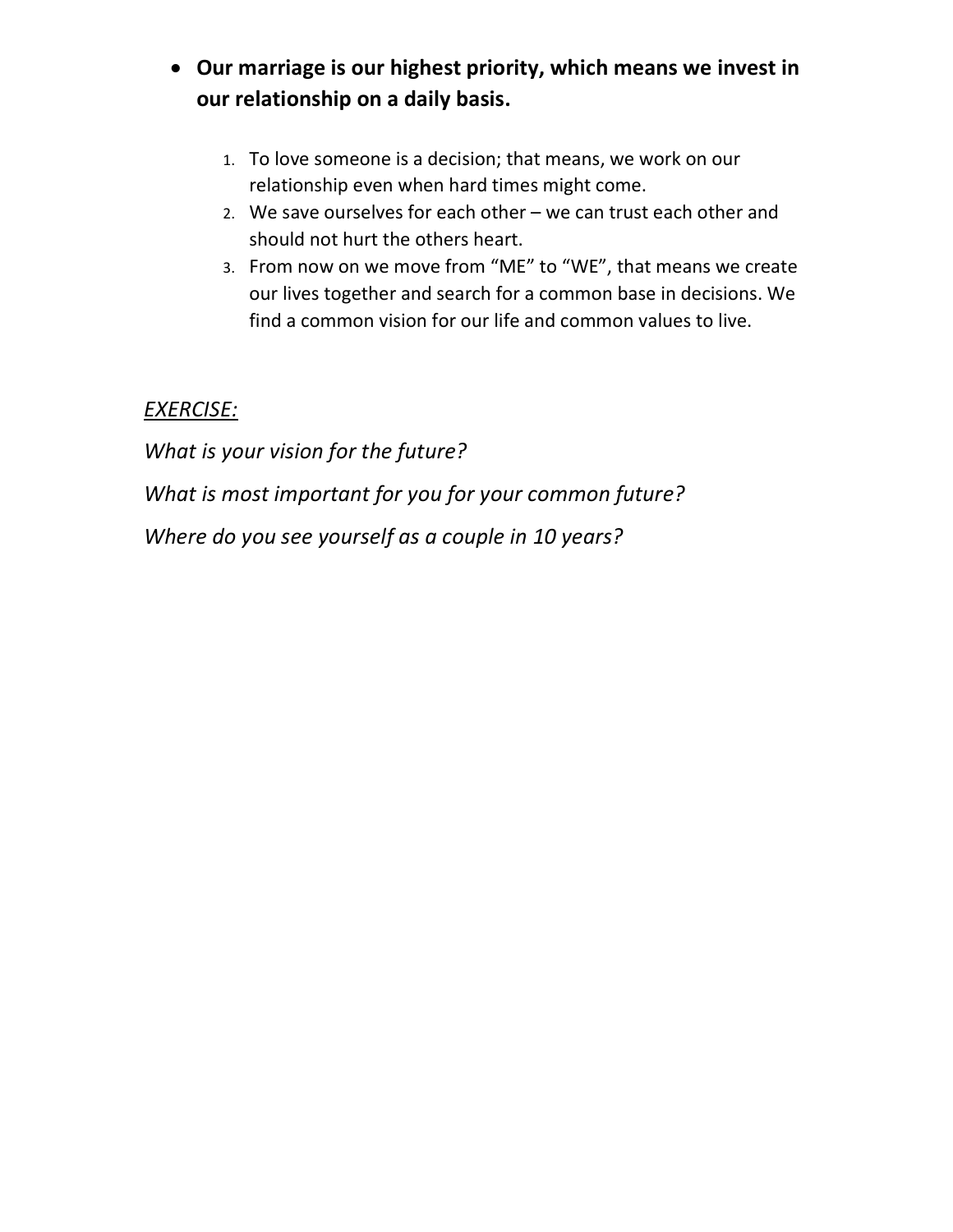- In our lives we should have a hierarchy of values, and work to find a common purpose. The following points are very important in our lives.
	- 1. To live for a higher purpose
	- 2. To live for others
	- 3. To live for our family

We have to work on these three points so that we can find a good balance in our lives together as Blessed Couple in handling them.

#### To develop our values means:

We must be aware that our values influence our choices in our lives. Therefore it is important that we talk about our dreams, goals hopes and longings. We need to prioritize and consider how important the different areas of our lives are for us.

#### EXERCISE:

Which values you want to realize in your daily life?

Which hierarchy of values you want to follow in your life?